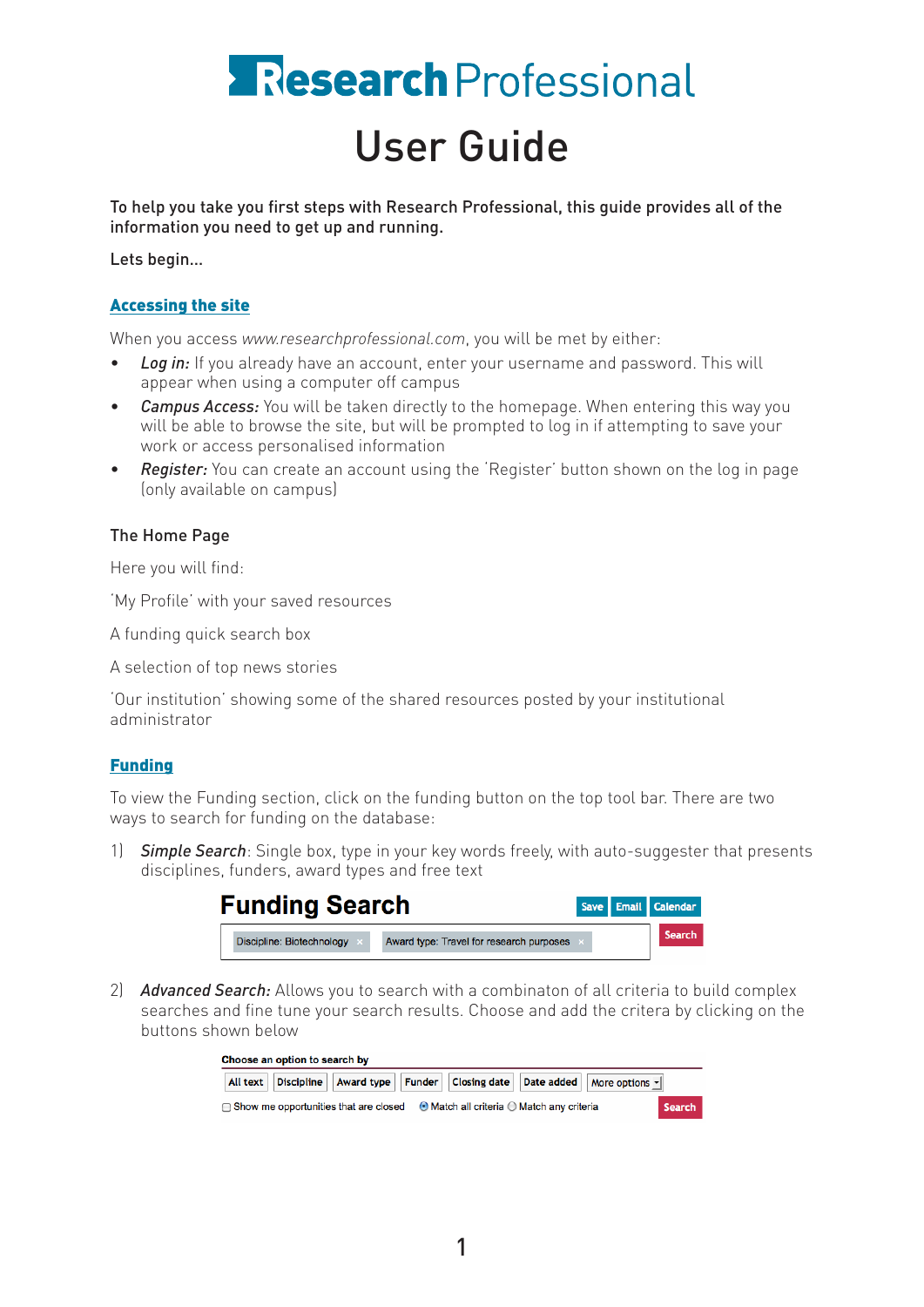## To sort your results

Using the toolbar below you can re-order your results and change how many results you see per page

> $\mathbf{F}$   $\mathbf{A}$   $\mathbf{v}$  Results per page Sort **Closing date** 50  $\vert \cdot \vert$

#### Viewing your results

Your results contain a summary with closing date, award title, funder and max award amount (if available).

To view further information click on the award title. You will see a full description with contact details for the funder and links to the funder's website. Use the back button in your browser to return to your search results.

#### Saving your results

- 1) To save a search. Above the search box you will see the save button, click on this to save your search criteria.
- 2) To bookmark a funding opportunity. Above the search results you will see the **Bookmark** button, click on this to save individual funding opportunities.

Once you have saved your results, you can view them on the right hand side of the page.

#### Create an email alert

Follow the steps above in 'To save a search' choose 'Save and Alert' instead of 'Save' in the pop-up window. This will generate an email alert based on this search. You will receive an email every Friday containing any new funding opportunities that match your search criteria.

To see all your searches contributing to your weekly email alerts click on the 'Email alerts' button on the top right hand side of the page. This will show you all of your Funding/News searches and Subscription services.

#### Saved Searches and Bookmarks

The saved searches and bookmarks section allows you to view all your personalised saved searches, control your email alerts and view your bookmarks.

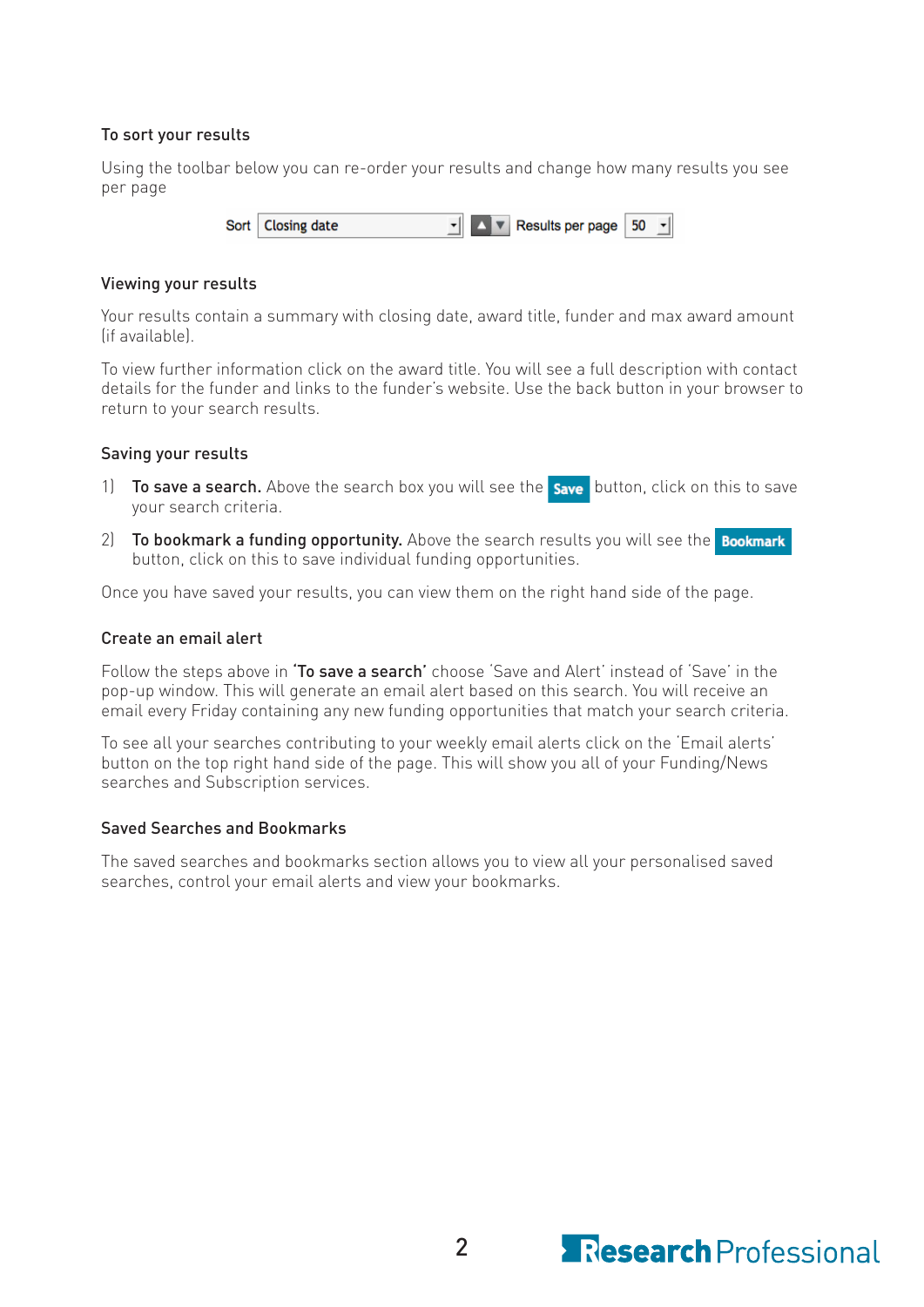#### News

Under the News button on the top toolbar you have options to view news in various ways:

*Latest News:* Page with the most current stories from all your available publications

*By Publication:* Click on a title to view its latest content

*Simple/Advanced Search:* Simple text search using keywords, advanced allows you to build more specific news searches, using multiple criteria: by text, publication and publication date.

#### Viewing your Search Results

Matching articles will be displayed under search criteria.

To view the full story, click on the title, this will take you to the article, with access to further related links.

On the right hand side you will see other news stories from the same publication.

#### Saving your results

- 1) To save a search. Above the search box you will see the save button, click on this to save your search criteria.
- 2) To bookmark a news article. Above the search results you will see the **Bookmark** button, click on this to save individual news articles.

#### Our Institution

Administrators at your institution can create shared resources for you to access (Saved searches and bookmarks).

To view this section click on 'Our institution' you will see your administrator(s) and editors names at the top of the page. Underneath you will see the sections named 'Funding resources' and 'News resources'.

To view a shared resource, click on its title.

You can save a shared resource by using save or Bookmark

You can edit the shared resource by using the  $\Box$  unlock symbol by the resource's title.

Your administrator may have set up additional workgroups. You can view these on the right hand side in the 'Our institution' section. Each can have its own collection of resources.

#### Workgroup membership

You can edit your Workgroup membership. Joining a Workgroup means you will be listed as a member of the workgroup, and may be emailed additional resources created by that Workgroup's administrators.

To join, click on the button Join this group

To leave, click on the button Leave this group